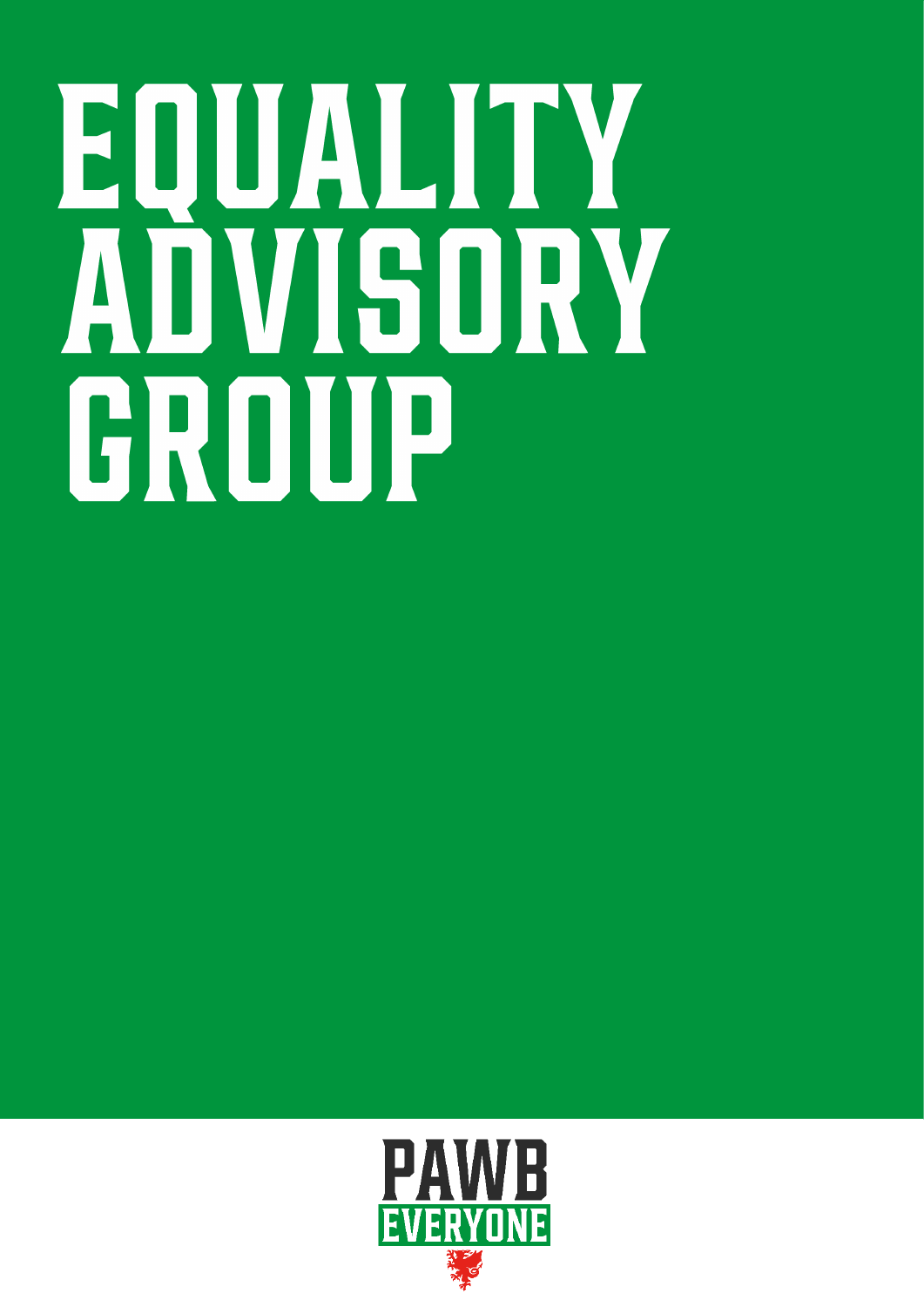# **EQUALITY ADVISORY GROUP MEMBERS**

#### **OVERVIEW**

The Equality Advisory Group is an independent group responsible for promoting equality and diversity within Welsh football and meets at least quarterly.

The Equality Advisory Group support the Board and Executive Staff of the Football Association of Wales (FAW) and FAW Trust to think, make decisions, and take actions that encourage a culture of football for everyone, everywhere in Wales.

The Football Association of Wales Equality Advisory Group meet regularly to monitor progress and oversee the implementation of the PAWB Equality, Diversity and Inclusion Strategy 2021-26 and its Action Plan.

The FAW Equality Advisory Group are tasked with holding the FAW & FAW Trust to account for the targets set out in the PAWB Equality, Diversity & Inclusion Action Plan 2021-26.

#### **MEMBER BIOS:**



# **SEAN WHARTON (CHAIR)**

Sean was the first Black player to be signed as an apprentice as a Professional Footballer at Sunderland AFC and the first Black manager in the Welsh football Premier League. He is currently completing his UEFA A Coaching qualification and coaches in the Cymru Leagues.

Sean is a qualified Social Worker and Therapeutic Fostercarer for complex and vulnerable children who have e experienced early years of trauma. He is an Anti-Racist Educator for Show Racism the Red Card delivering educational workshops around the UK. Sean also delivers safeguarding training for the FAW.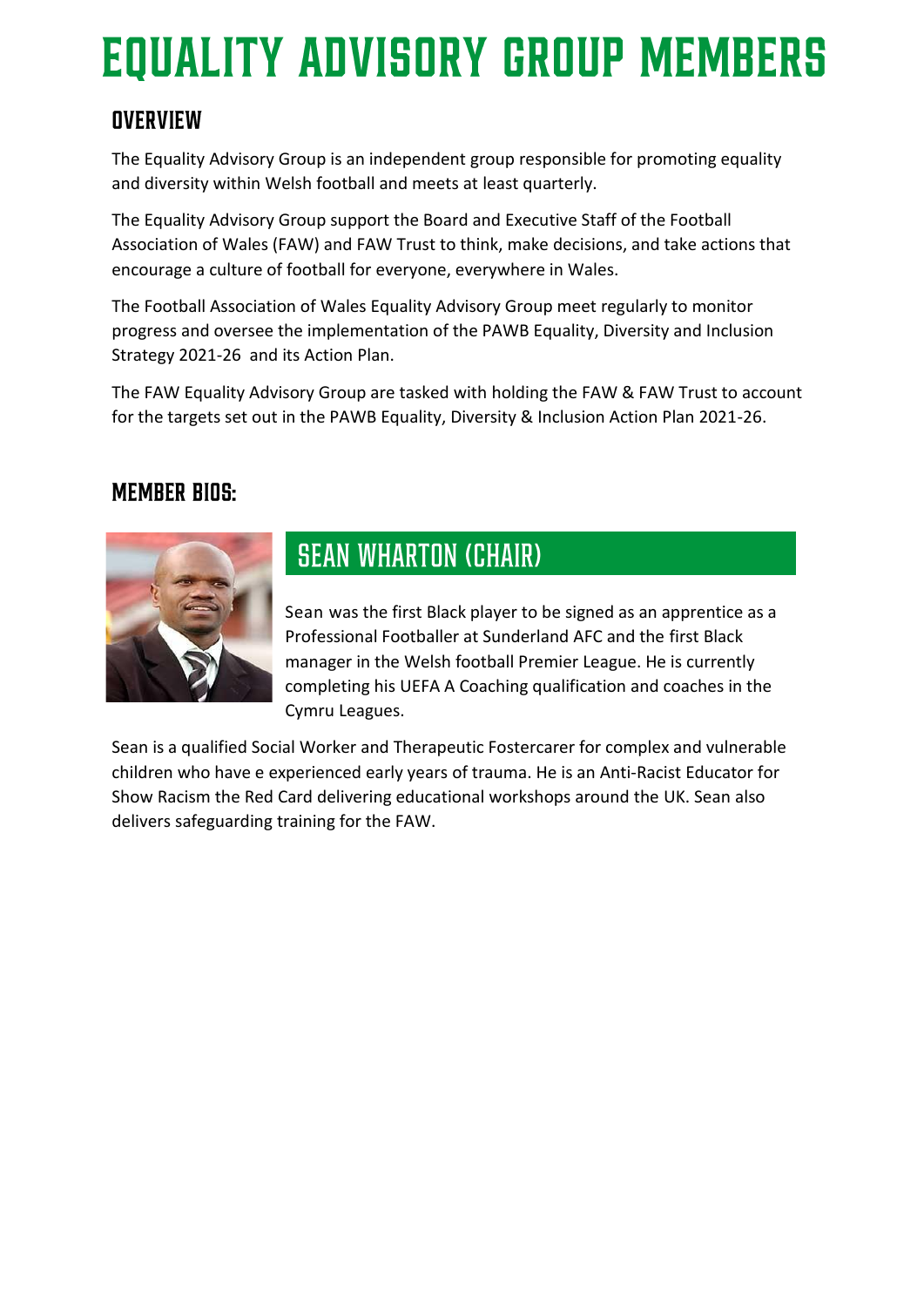

# **ARUN DANIEL**

Arun is the Director of Legal and Governance at City Football Group Limited, the holding company of Manchester City Football Club and Manchester City Women's Football Club. Arun is a member of City's internal ED&I Steering Group and was part of the English FA's Club Expert Panel that assisted with the creation of the English FA's Football Leadership Diversity Code. He has also recently been appointed to the

English FA's Women's Super League and Women's Championship Legal Advisory Group.

Arun qualified as a barrister before pursuing a legal career in corporate finance with an international law firm and then a global investment bank. He joined City in May 2018.



#### **NIGEL FLETCHER**

Nigel Fletcher is the CEO of the International Sports Convention (ISC) since 2010 which is B2B events, education and media company.

He currently holds other advisory roles in equality, diversity and inclusion with The Lawn Tennis Association (LTA)and Southampton Football Club.

Nigel is also a policy advisor to Fair Game advising on football governance, structural reform, football facilities (3G) and diversity and inclusion and Co-Chairs FootballEqualitynow.

He holds the UEFA B Coaching License and was previously employed at FIFA overseeing FIFA facilities and investment strategy. Nigel regularly presented to FIFA, UEFA, other Confederations, National Association committees and was involved in a number of FIFA World Cup operations (Youth, Women and Men). He has developed a number of strategic documents for the EU and lobbied EU bodies about the role of sport in the community.



### **JALAL GONI**

Jalal is a youth worker & BME Newport support worker at the Ethnic Minorities & Youth Support Team in Wales (EYST). He established the Exiles together Supporters group for Newport County AFC and Amar Cymru, Wales's South Asian supporter's group. He has vast experience in supporting BME communities in sport & society.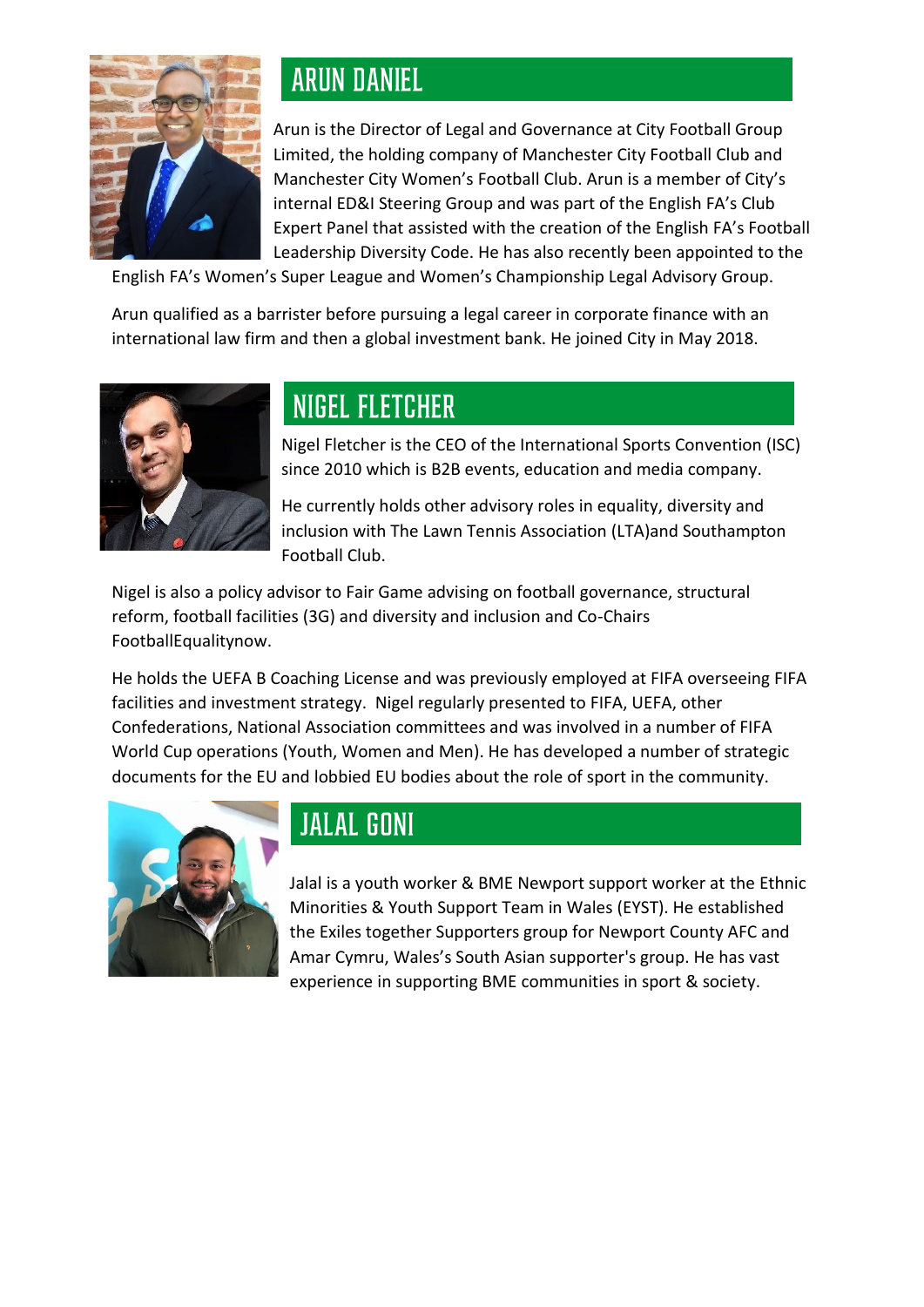

# **KATY EVANS**

Katy has recently been appointed to the NHS to research and implement interventions to enhance the health and wellbeing of the employees working across the Cardiff and Vale University Health Board.

Prior to this, Katy was the founder of the FAW Trust's grassroots participation programme 'Huddle', which introduces girls to football through an informal, female-only environment prior to the club game. Katy's passion for inclusive and accessible sport stems from a lifelong love for sport and her work across various grassroots sports in Wales.

Katy is driven to help influence and develop approaches within Welsh football to ensure that everyone in our Welsh communities has a positive experience of the game.



### **MARK PHILLIPS**

As a disabled football supporter, equality and inclusion have always been at the heart of Mark's journey with football.

Mark is a passionate Red Wall member who has been fortunate to follow Wales home and away in recent years. He previously worked

within football at for over 3 years at Swansea City AFC. During this period, I engaged with supporters to introduce new facilities and policies to create an inclusive environment. Additionally, I also supported academy players with life skills education on the importance of equality and embracing diversity.

Marks experience will be integral in helping the FAW develop its strategy and create an inclusive culture demonstrating that Welsh football welcomes all.



#### **PENNY MILES**

Dr Penny Miles is a Lecturer at the University of Bath. Her research explores gender and sexuality within institutional contexts relating to rights-based inclusion. Though her work has predominantly focussed on Latin America historically, she is currently studying

gender relations in Welsh football. The 3-year project has explored gender relations in Welsh footballing media, the fan bases of the men's and women's national teams, and the Football Association of Wales itself, in addition to conducting research with the senior women's national team.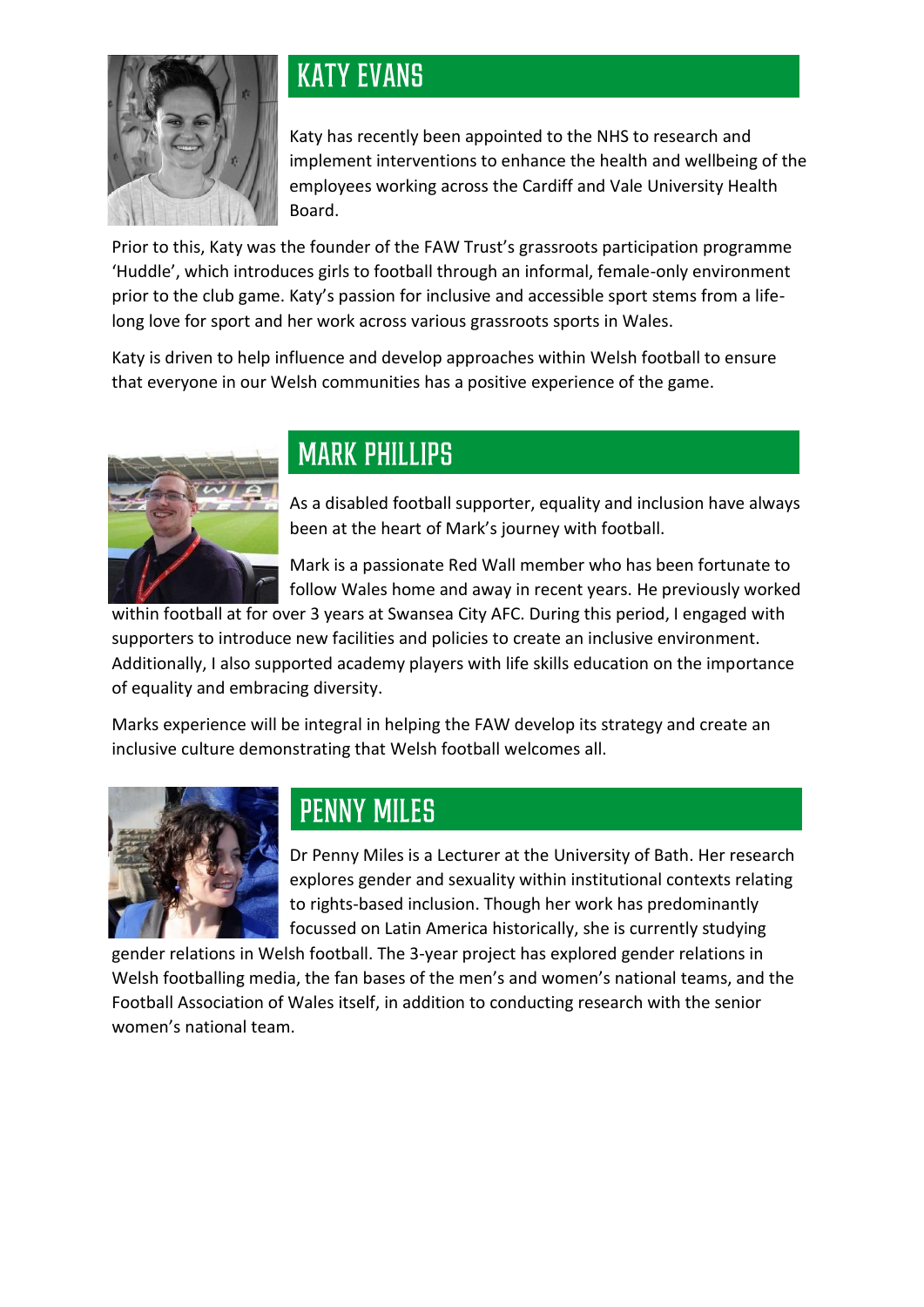

#### **ROBYN PINDER**

Robyn is a lecturer in Sports Ethics at Cardiff Met in the School of Sport and Health Sciences. She joined in 2012 as an undergraduate student and following the completion of her BSc in Sport and Physical Education, Robyn enrolled on a PhD (Sport) in 2016. Since then. she has been an Associate Tutor in Sport and Socio-Cultural Studies and

in 2018 she was appointed Lecturer in Sports Ethics. Robyn's research interests and activities predominantly focus on moral and equality issues in sport, for example, gender, sexism, racism and sexuality. She's been playing in the top tier of women's football in Wales for the best part of a decade and is a UEFA B Licence Football Coach.



#### **STEPHEN LLOYD**

Stephen Lloyd is a Registered Mental Health Nurse. He has volunteered for 12 years at Wrexham AFC and was previously the Community Lead for the Club. In his time at Wrexham AFC he has set up a women's group, an LGBTQ+ supporters group (Proud Dragons) and a men's peer support mental health group (Dragon Chat) amongst

numerous other projects within the equality, diversity and inclusion area.



#### **TERRI RICHIE**

Terri Ritchie is the Inclusion Department Manager for the LFC Foundation and is a member of the LGBT+ Sport Cymru network. Committed to inclusion, Terri has particular expertise in LGBTQ+, Gender and disability equality within sport.



#### **ZOE THACKER**

Zoe is the Equality Lead for Wales Golf (alongside the role of Director of Development). She has been working for Wales Golf for over 12 years, having been previously in a role with Sport Cardiff. Zoe champions equality and diversity at Wales Golf and has taken an active lead in the delivery of an inclusive golfing framework. She has been responsible for developing and embedding the organisation's

Equality Action Plan (2018-22), in conjunction with forming an Internal Equality Steering Group. Zoe has been responsible for coordinating Wales Golf's journey through the Equality Standards for Sport Framework. The impact brought about by her work has truly made positive steps to improving diversity and inclusion in golf across Wales at every level and has allowed her to develop and follow a personal area of passion and expertise.